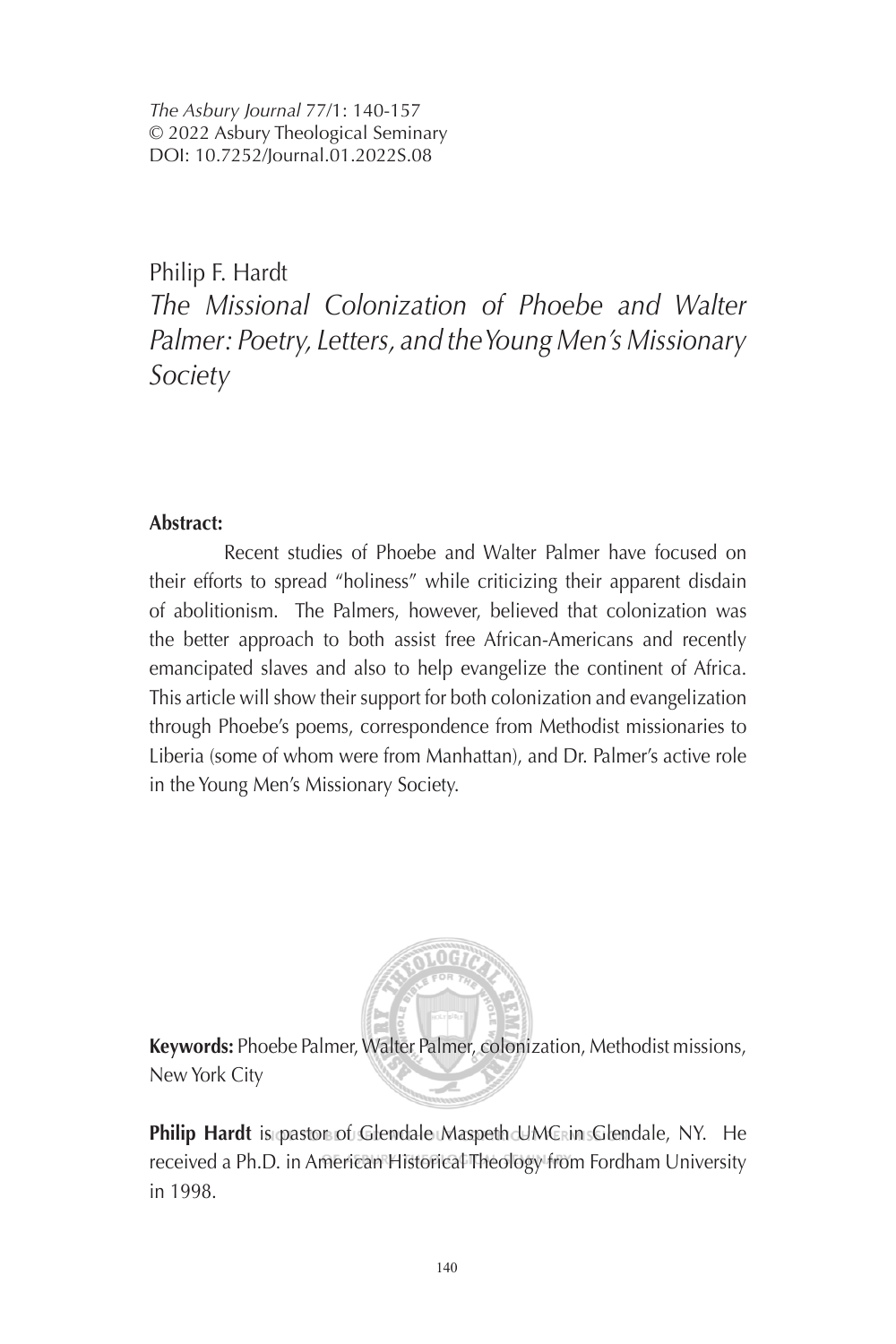# **Introduction**

Recent studies of Phoebe Palmer and her husband, Dr. Walter C. Palmer, have largely focused on the couple's efforts to spread the "doctrine of Wesleyan holiness" while criticizing their unwillingness to take part in one of the greatest reform movements of their time: abolition. Yet, this criticism has overlooked the fact that the Palmers were strong supporters of colonization from at least the 1820s. The Palmers, however, did not support colonization for many of the highly questionable and racist reasons that their fellow white Methodists did: the fear of "amalgamation" (i.e., integrated schools and intermarriage) and the belief that free blacks were inferior and too "degraded" to ever achieve full equality. Instead, the Palmers, along with many other evangelical Christians, primarily supported colonization as a way to evangelize Africa. This article will show that they supported this missional emphasis through literary means, missionary correspondence, and Walter's personal involvement in the Young Men's Missionary Society (hereafter, YMMS).

## *Phoebe (Worrall) Palmer*

Phoebe Palmer was born in Manhattan in 1807 to Henry and Dorothea Worrall. Her parents were devout Methodists who attended Duane Street Methodist Episcopal Church. As a result of family prayer and church attendance, their children all developed strong personal commitments to the Christian faith. In 1827, Phoebe married Dr. Walter C. Palmer; they moved a short distance to Manhattan's East Side where they became members of the Allen Street Methodist Episcopal Church (hereafter, MEC) for many years. In the mid-1830s, she had an experience of "entire sanctification" or total consecration of herself to God. This led to the sponsorship of the Tuesday Meeting for the Promotion of Holiness in their home. In 1843, she wrote *The Way of Holiness* which was a guide to those seeking "perfection." Besides writing eighteen books, she and Walter also taught at camp meetings and other services throughout the United States, Canada, and England. She also served as the leader of a young women's Bible class, an officer of the Ladies Home Missionary Society, and several other benevolent organizations. She died in Manhattan in 1874 (White 1986: 2-4, 11-21, 28, 217-219; Roberts 2016: 201-213).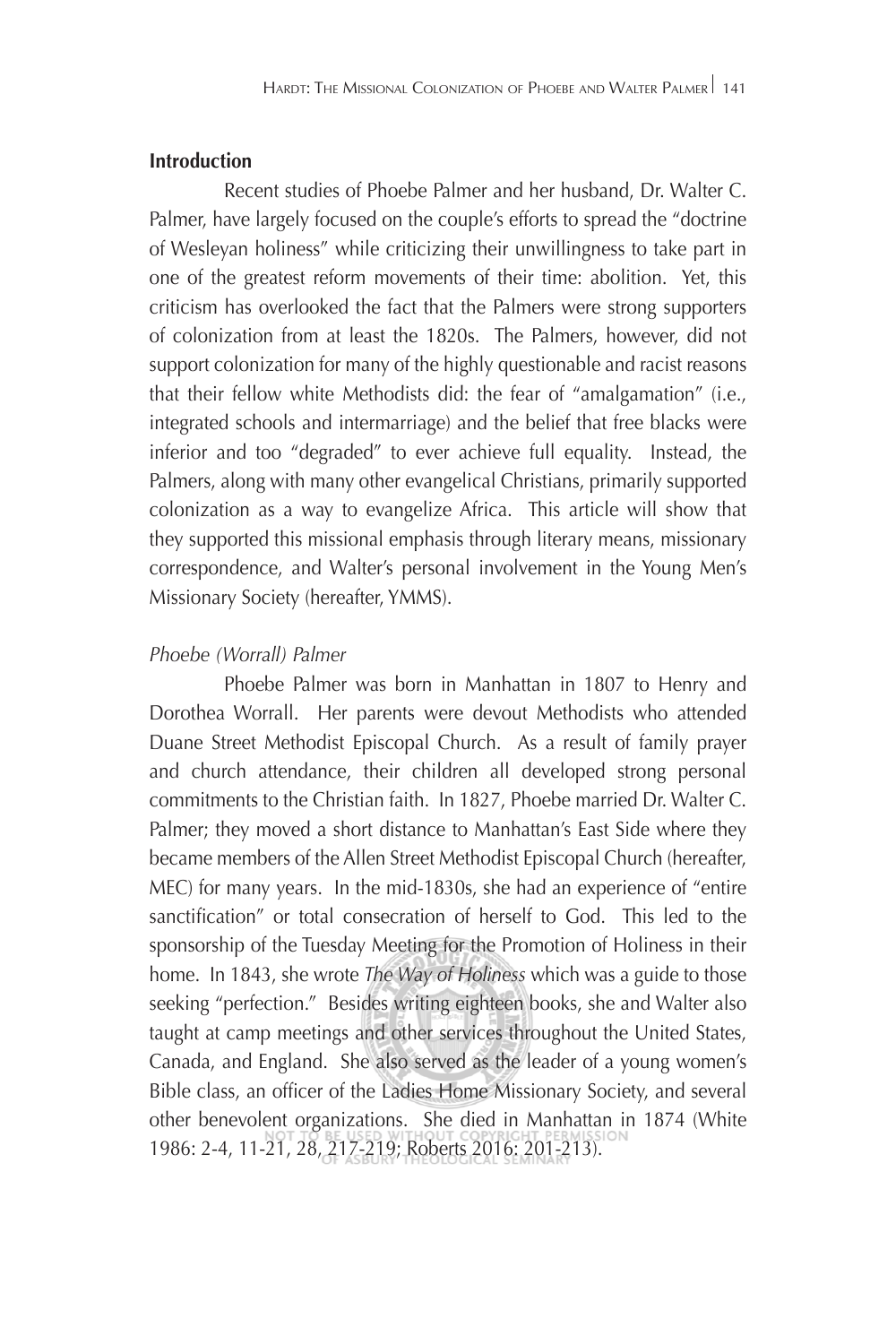# *Walter Palmer*

Dr. Walter C. Palmer was born in 1804 in Middletown, New Jersey. His family moved to Manhattan when he was three months old. Like the Worralls, his parents were devout Methodists who also hosted a class meeting in their home. Walter experienced a powerful conversion in his Methodist Sunday School at the age of thirteen. After his conversion, he began to teach in the Sunday school and thought he might become a Methodist preacher. Eventually, he decided he could help people through the practice of medicine and enrolled in the College of Physicians and Surgeons of New York. In addition to his medical practice, he served as superintendent of a large Methodist Sabbath School, president of the Young Men's Total Abstinence Society, and an officer of the YMMS (Hughes 1884: 18-21, 40, 56, 58; Methodist Episcopal Church Records [hereafter, MECR], "Young Men's Missionary Society" [hereafter, YMMS]. Vol. 127).

#### *The Colonization Movement*

The colonization movement sought to return both free blacks and emancipated slaves to Africa. The idea of colonization had been discussed since the early 1800s and, in 1816, the American Colonization Society (hereafter, ACS) was founded in Washington, D.C. Its founders had different ideas about what it could achieve. Some felt it would gradually end slavery, some felt it would allow blacks to escape the pervasive white racism which existed even in the north, and others saw it as a way to rid their states of free blacks. Yet, from its inception, many free blacks opposed it and other white politicians and clergy saw it as impractical, prohibitively expensive, and immoral (Burin 2005: 9, 14-15, 19).

# **Review of the Literature**

Somewhat surprisingly, almost all of the studies of the Palmers make no mention of their support for colonization while the most recent studies (1957-2016) have also strongly criticized their lack of involvement in the abolition movement. The earliest study by Richard Wheatley drew upon her letters and diary to show how she emphasized prayer rather than direct political involvement. This was most clearly seen in her views regarding the 1856 presidential election. He also showed that she viewed the growing political crisis over slavery as a spiritual battle and blamed not only the South for its use of slaves, but also the North for tolerating several bad laws such as the Fugitive Slave Act. Next, George Hughes' biography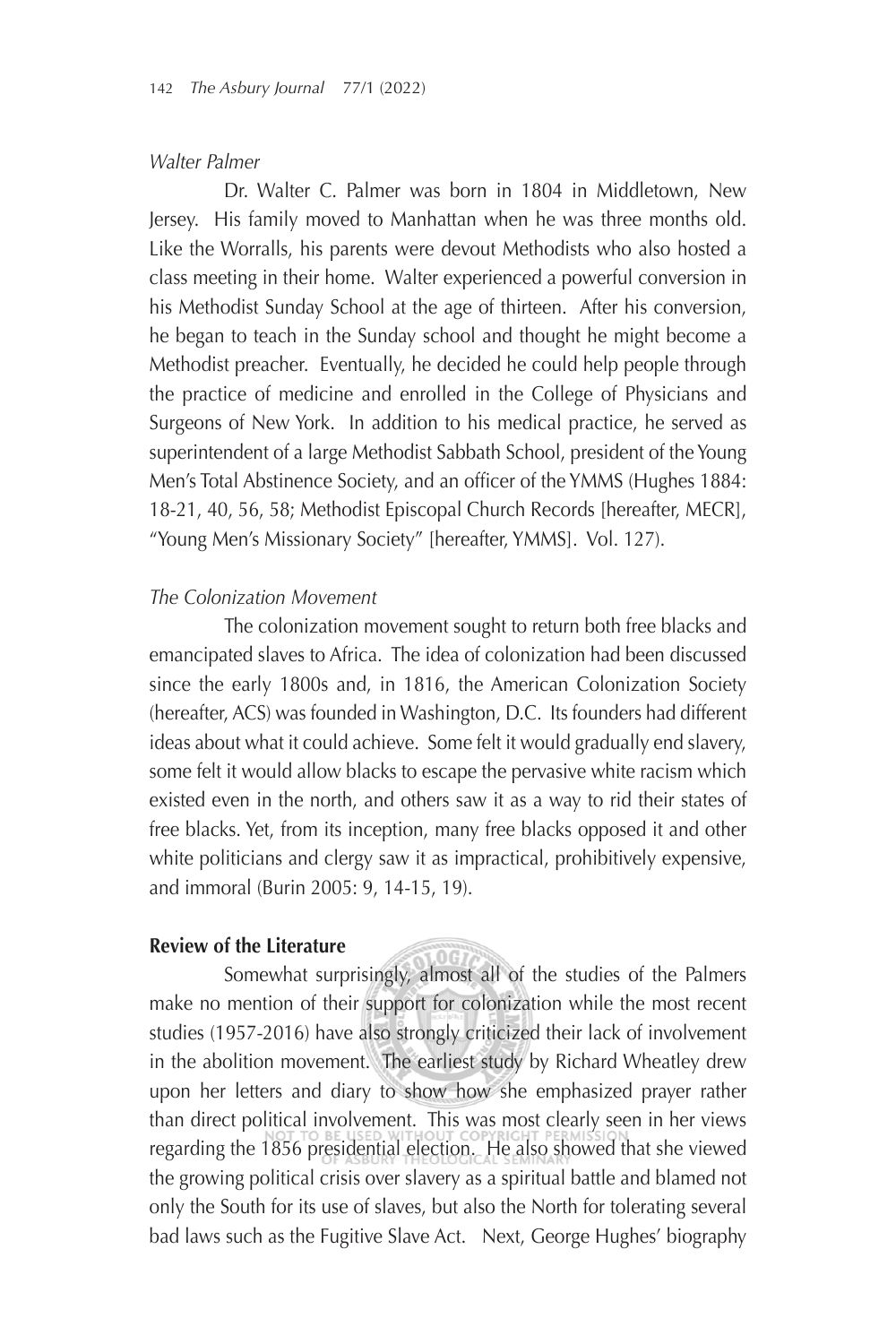of Dr. Palmer noted that he was on the Board of Managers of the Missionary Society of the Methodist Episcopal Church (hereafter, MEC) but neglected any mention of his involvement in the YMMS which would explain his support of colonization. Then, in the mid-twentieth century, Timothy Smith viewed Phoebe's lack of "social reform" through the lens of the general "holiness movement" which had begun in the mid-1830s. While noting her opposition to slavery, he criticized her for not joining the other holiness leaders such as Charles Finney who also became abolitionists. He also criticized what he called her simplistic view that God would somehow intervene to end slavery. Smith rendered a harsh verdict: "While early to take part in the relief of the widowed, orphaned, and imprisoned or in any other task which required the exercise of compassion, her New York and Philadelphia coterie were laggards in whatever demanded stern attacks on persons and institutions." Nearly ten years later, Donald Mathews, in his comprehensive study, *Slavery and Methodism* (1965), devoted a chapter to Methodist support for colonization but overlooked Dr. Palmer's involvement. Interestingly, he mentioned David Reese and Gabriel Disosway who were officers in the YMMS yet failed to include Dr. Palmer who also served closely with them as vice-president (see below). One explanation for this may be that Reese and Disosway were more visible since they were also active members of the New York State Colonization Society (later reorganized as the Colonization Society of the City of New York) while Dr. Palmer was probably more absorbed in his large medical practice, growing family, and the "holiness movement." A little more than twenty years later, Harold Raser, in his study (1987), also pointed out Phoebe's more spiritual approach to political and social issues and concurred with Smith's assessment. Like Smith, he criticized her for what he felt was an inconsistent position on slavery: she opposed it "but yet she never raised her hand to combat it in any concrete fashion." In addition, he suggested that her "profound sense of guilt for 'injustice winked at' (i.e., Northern toleration of slavery) may reflect her own regret for being absorbed with other causes and issues and failing to speak out in any way against slavery (Wheatley 1881: 607-608; Hughes 58; Smith 1957: 211-212; Mathews 1965: 96; Raser 1987: 222- 225, 233)."

Finally, the last two studies analyzed Phoebe Palmer's anti-slavery

efforts in the context of the 1857-1858 revival in New York City. First, Kathryn Long described the split between "socially conservative evangelicals" who favored national unity over an immediate end to slavery and other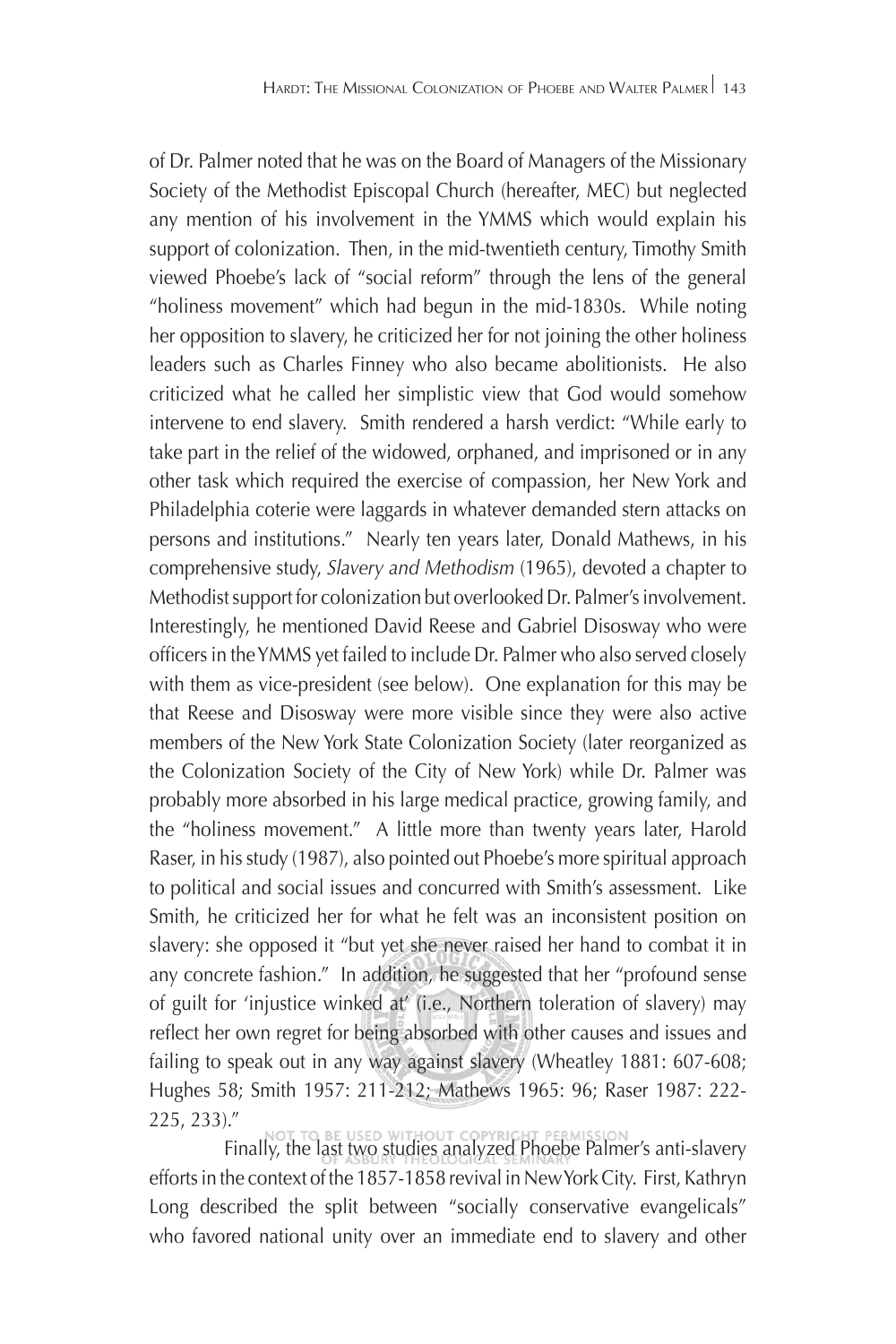evangelicals who supported abolition. She pointed out that Palmer's, "A Laity for the Times," which was published in the *Christian Advocate and Journal* (hereafter, *CAJ*) in the winter of 1857, was a call for personal evangelism and not social involvement. In addition, she felt that Palmer, along with Nathan Bangs and Abel Stevens, "represented middle-class or formalized New York City Methodism." Long asserted that "the genteel atmosphere of the metropolis fostered 'safe' opinions on such subjects as slavery, as well as a general conservative social stance." Similarly, Kyle Roberts, in *Evangelical Gotham* (2016) contrasted what he termed the "conversionist" and "reformist" camps of the Revival of 1857-1858 and viewed her silence on abolition as an abdication of Christian responsibility. He, too, criticized her harshly: "For someone who took very public stands in her career as a theologian, author, and revivalist, the absence of public activism or pronouncements against slavery speaks volumes (Long 1998: 93-96; Roberts 214-216)."

In contrast, Charles White, in *The Beauty of Holiness*, was the only one to even mention her support for colonization. He described her three poems on colonization as expressing many of the standard reasons that evangelicals supported colonization such as "reparation" for the harm America had inflicted on Africa and evangelization. To be sure, White believed Palmer acted from a desire to help them succeed rather than a desire to rid America of free blacks. Moreover, he indicated not only her active support for colonization but also her neutrality toward or dislike of abolition. White asserted that "when it became obvious that colonization would not work, however, she did not become an abolitionist. She also tried to resist the tendency of other advocates of holiness to identify themselves with abolition. One example may be B. T. Roberts…Phoebe Palmer was quick to stifle any controversy in that meeting, especially anything that smacked of politics. She felt that interest in politics diverted Christians from their real business of promoting revivals" (White 27, 60, 228).

## **"Conversionist" and Colonizationist**

While clearly explaining the Palmers' generally apolitical attitude, their assessments overlooked two key pieces of evidence which revealed their strong support for colonization. First, Phoebe's poem, "Ode for the Fourth of July," which White mentioned, needs to be placed in sharper context. To be sure, it was not something she wrote in the quiet of her study to ideally extol the virtues of colonization, but rather was read at an annual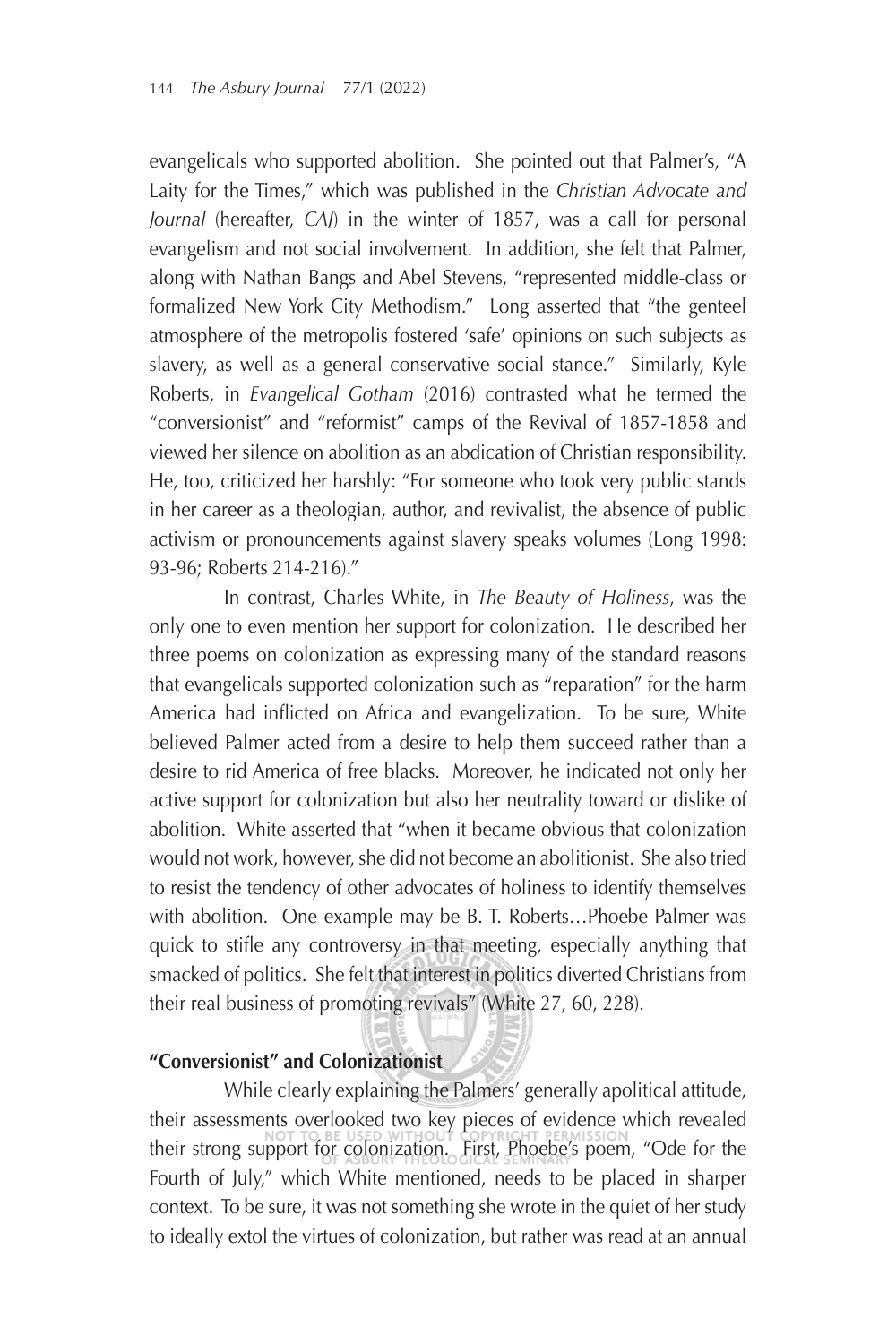service in a Methodist church (probably Allen Street MEC) which raised funds for the ACS. These services probably began in 1827, when the Reverend Ralph Gurley, the general secretary of the ACS (and a Methodist minister), had asked all the churches to take up a collection at their Independence Day services. Describing this request, Donald Mathews wrote that "…on every July Fourth Methodist ministers followed the advice of the annual conferences by joining other denominations in praising colonization and taking special collections. How much they collected would depend upon the persuasiveness of individual preachers, the generosity of contributors, and the prosperity of the time (Mathews 92-94)."

These services, however, were initially seen as too "political" and had only been allowed in MECs in Manhattan since 1830. This gradual shift can be seen in the actions of the trustees over a seven-year period beginning in 1826. For example, on October 4, 1826, the trustees had considered a request from the ACS that it be allowed to take up a collection in the churches, but they decided not to grant it "due to present circumstances of the MEC." Again, on July 1, 1829, the board considered the request of Gabriel Disosway, a Methodist layman and member of the New York City Colonization Society, for a collection to be taken up for the ACS at a special Fourth of July service. The board responded that "as sincerely as the Board of Trustees esteem the sentiments of the Declaration of our Independence, the Board cannot consent to have anything introduced into our churches, which might have a political bearing. They, therefore, give their consent that the remainder of the exercises, as noticed from the pulpit last Sabbath, be permitted in John Street Church on the Fourth of July." In 1832, however, as the denomination had come to officially embrace colonization, the trustees granted permission for the agent of the ACS to form an auxiliary society among the members of the MECs in Manhattan. A year later, they allowed Reverend Peter P. Sandford to take up "a public collection for the benefit of the Colonization Society in one of the churches on the West Circuit." Finally, a month later, the YMMS was given permission to again hold their anniversary meeting in John Street Church and take up a collection for the ACS (MECR. "Board of Trustees." Vol. 93; White 27).

Although apparently quite popular in the north, these services put southern Methodist leaders in an awkward position. An example comes from a July 1834, letter to the *CAJ* from the Reverend Dr. William Capers who led the Methodist "Missions to Slaves" in the south. He was responding to an earlier article in the *CAJ* that had asked the question,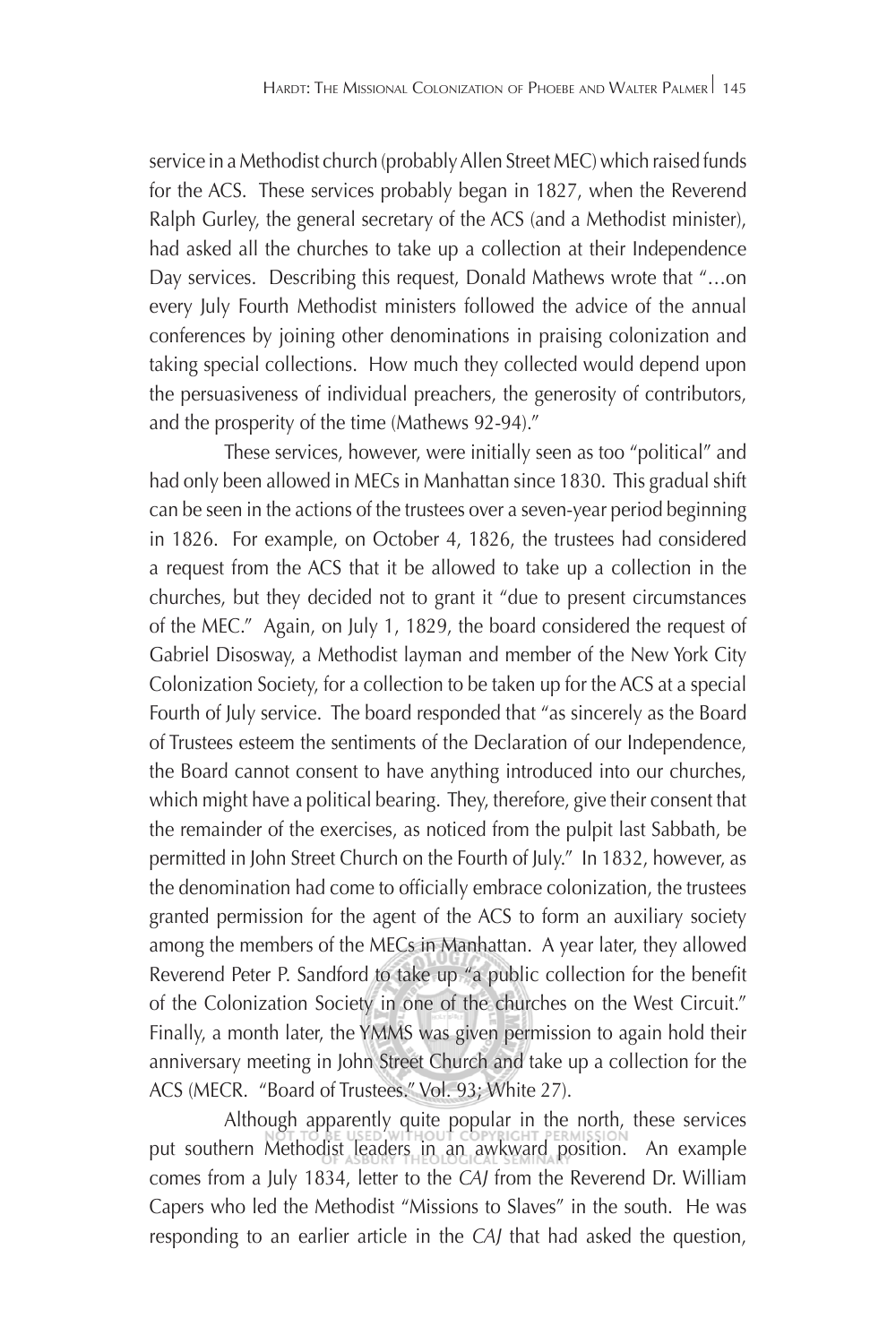"What is the speediest and most effectual method of evangelizing American slaves?" In his letter, he argued that it was unwise for any abolitionists to preach to the slaves since they had upset the slaveholders. Second, he criticized the activities of the ACS and insisted that the "Missions to Slaves" was to be based solely on Jesus' words to "preach the Gospel to every creature." Then, he condemned the Fourth of July pro-colonization services held annually in the MECs. Regarding them, he angrily wrote, "And such a miscarriage the society perpetrated when it solicited sermons to be preached by whoever would preach them, throughout the United States, on the  $4<sup>th</sup>$  of July, and collections then to be taken up for the promotion of its objects...And did you ever see any of these  $4<sup>th</sup>$  of July sermons? Several of them have found their way to the south…ranting, fanatic, and incendiary." In response, the *CAJ* simply stated that it had never been their intention to identify colonization with the "Missions to Slaves" and entirely ignored the issue of the July Fourth services.

The poem itself which was probably read at the July 4, 1831, Methodist service had two themes. The first theme, which others had made before her, argued that since the Americans had won their own freedom from England, it followed that the slaves, too, should be set free. How could a free people keep others enslaved? Second, she believed, somewhat naively, that Africa missed those who had been forcibly taken and desired their return. Yet, a majority of free blacks had already rejected that thinking and wanted to remain in America as full citizens. Thus, while the poem expressed both a call for emancipation and return, its context shows that Phoebe was not just peripherally or mildly interested in colonization but strongly supportive of the MEC's efforts to aid the ACS (Palmer 1875: 208- 209).

Second, all previous scholars, including George Hughes, Dr. Palmer's close friend and biographer, overlooked his involvement in the YMMS which had as its preeminent objective the "mission to Liberia." Although Hughes, writing in the 1880s, mentioned that Dr. Palmer was one of the managers of the Missionary Society of the MEC, he neglected to mention that he was vice-president of the YMMS for most of the 1830s. Hughes' omission may possibly be explained by the fact that the newlyreorganized YMMS was only active for nine years (1830 to 1839) while the Missionary Society eventually became a permanent agency of the denomination. Interestingly, the minutes of the YMMS also reveal that Noah Worrall, Phoebe's brother, served as one of its twenty-four managers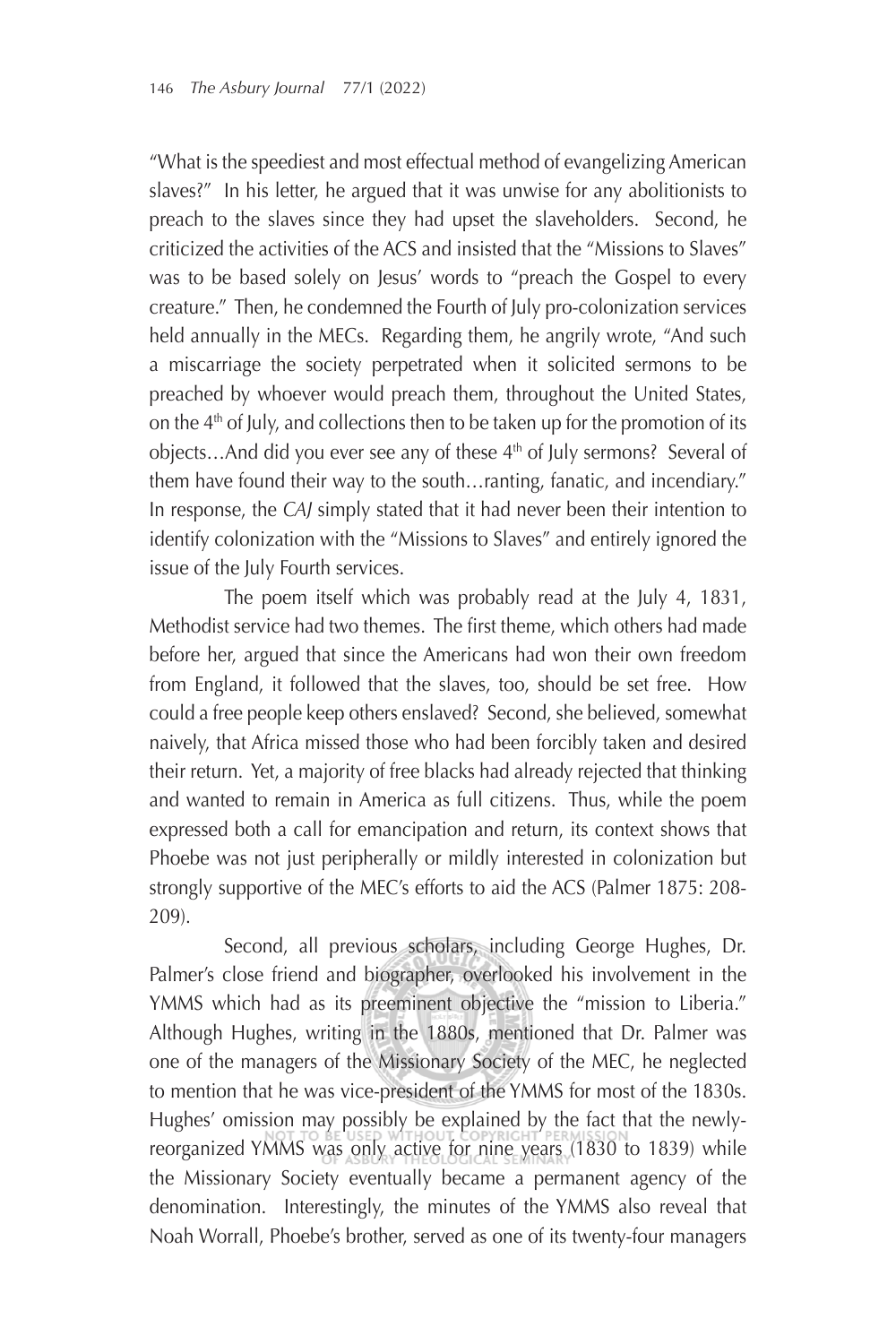indicating additional support for colonization within her immediate family (YMMS. Vol. 127).

## **Supporting the Missional Aim of Colonization**

Yet, their support for colonization did not stem from a belief that whites were superior and that the two races must be kept separate at all costs. Charles White, who analyzed her pro-colonization poems (see above), concurred: "Although rejected by many blacks in its own day and universally disparaged in our own, many people of good faith thought of it as the only realistic hope of bettering the lot of the slave." Rather, what drove their support for colonization was an intense desire to evangelize which manifested itself in three ways. First, Phoebe supported the missional aim of colonization through a very common way in which she often expressed herself: poetry. Richard Wheatley has noted that "she gave early indications of literary ability." Indeed, she wrote perhaps her first poem as an elevenyear-old in which she extolled the divine guidance of the scriptures. In addition, like many early nineteenth century Methodists, she kept a spiritual diary. Finally, throughout adulthood, she wrote several widely-read books on "holiness" and an important pamphlet on evangelism which was first published as a series of articles in the *CAJ*. Her evangelistically-themed poem, "Redemption of Africa," was sung at the ninth anniversary meeting (1829?) of the New York State Colonization Society. The first two stanzas asserted that evangelization depended solely on God's favor or "grace." Then, the third stanza acknowledged that God had opened a door into Africa: "Divinely hast Thou cleared the way…" The next stanza described the difficult conditions the missionaries faced: spiritual blindness, sin, and even demon worship. Yet, the missionaries' efforts have borne fruit since now "the light has spread" and many have been converted to "Israel's Lord" (Wheatley 17-18; Palmer 206-207; White 60).

Second, Phoebe supported the efforts to evangelize Africa through the colonization movement by her correspondence with Methodist missionaries in Liberia. Most of these lay and clergy missionaries were from Manhattan and some had also participated in the "Tuesday Afternoon Meeting for the Promotion of Holiness" which the Palmers hosted in their home. These letters, in response to her own letters, focus only on the challenging efforts to evangelize the area around Monrovia, the largest settlement in Liberia. An example comes from the letters of W. B. Hoyt who resided at the "Mission House" in Monrovia. His first letter told of his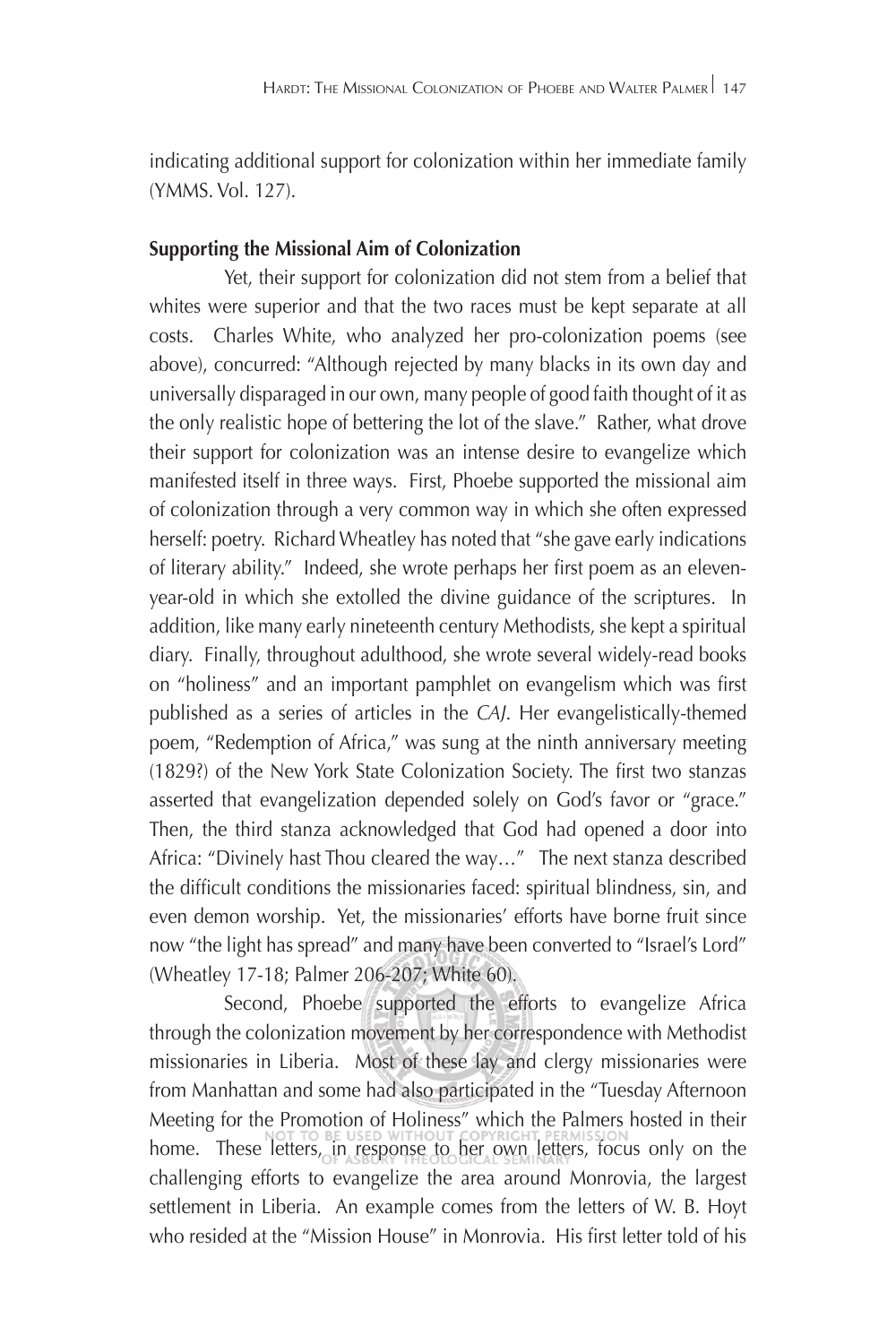imminent departure from Baltimore, asked for her prayers, and indicated his desire to keep a "regular correspondence as circumstances will admit." In his next letter, he mentioned how he and his wife had had the fever which he called "Africa's scourge." They had recovered but another missionary married couple had died from it. Four months later, he gave an account of the mission: "Doubtless you are anxious to know something of the state of Religion among us. At present, the Church appears cold and her prospects gloomy. On one or two of the stations there has been a waking up to the subject of religion." He asked for prayers so "that the little flame just appearing may burn until the entire Mission --- (word unclear) the entire length and breadth of this dark land shall be illuminated and freed from its cruel thralldom to the Prince of darkness" ("Letters." Nov. 1, 1845; February 10, 1846; June 11, 1846).

Again, seven months later, in January 1847, she received a letter from J. B. Benham who also resided at the Mission House in Monrovia. He thanked her for her previous letter and the periodicals she had sent on the Liberia packet. Next, he mentioned his concern about personnel. Although three missionaries had just arrived – Brother Morris, Sister Johnson, and Sister Brush – Brother Floy, who had recovered from the fever, was returning on the Liberia Packet which would leave Benham alone. Apparently, the new arrivals were laypersons while Benham was the only ordained minister in Monrovia. Brother Floy had been Dr. James Floy, a Methodist preacher who had been converted at the great Allen Street MEC revival in 1831-1832 ("Letters." Jan. 25, 1847; Wheatley 25-26).

Finally, Dr. Palmer's support for colonization came primarily through his personal involvement with the YMMS which considered itself an "auxiliary" to the parent Missionary Society of the MEC. The YMMS had existed since the early 1820s but had become inactive possibly due to the untimely death of its leader, Reverend John Summerfield. On November 2, 1830, the YMMS held a reorganization meeting in which new officers and a new board of managers were appointed. Dr. David M. Reese, a local preacher and a manager of the "parent" Missionary Society of the MEC, became its new president. Dr. Palmer also attended the reorganization meeting and, like Reese, continuously served as an officer throughout the 1830s as recording secretary (1830-1831), first vice-president (1831-1834) and, finally, second vice-president (1834-1839). As an officer, he was automatically an ex-officio member of the Board of Managers which met monthly. According to the YMMS minutes, he attended regularly and on six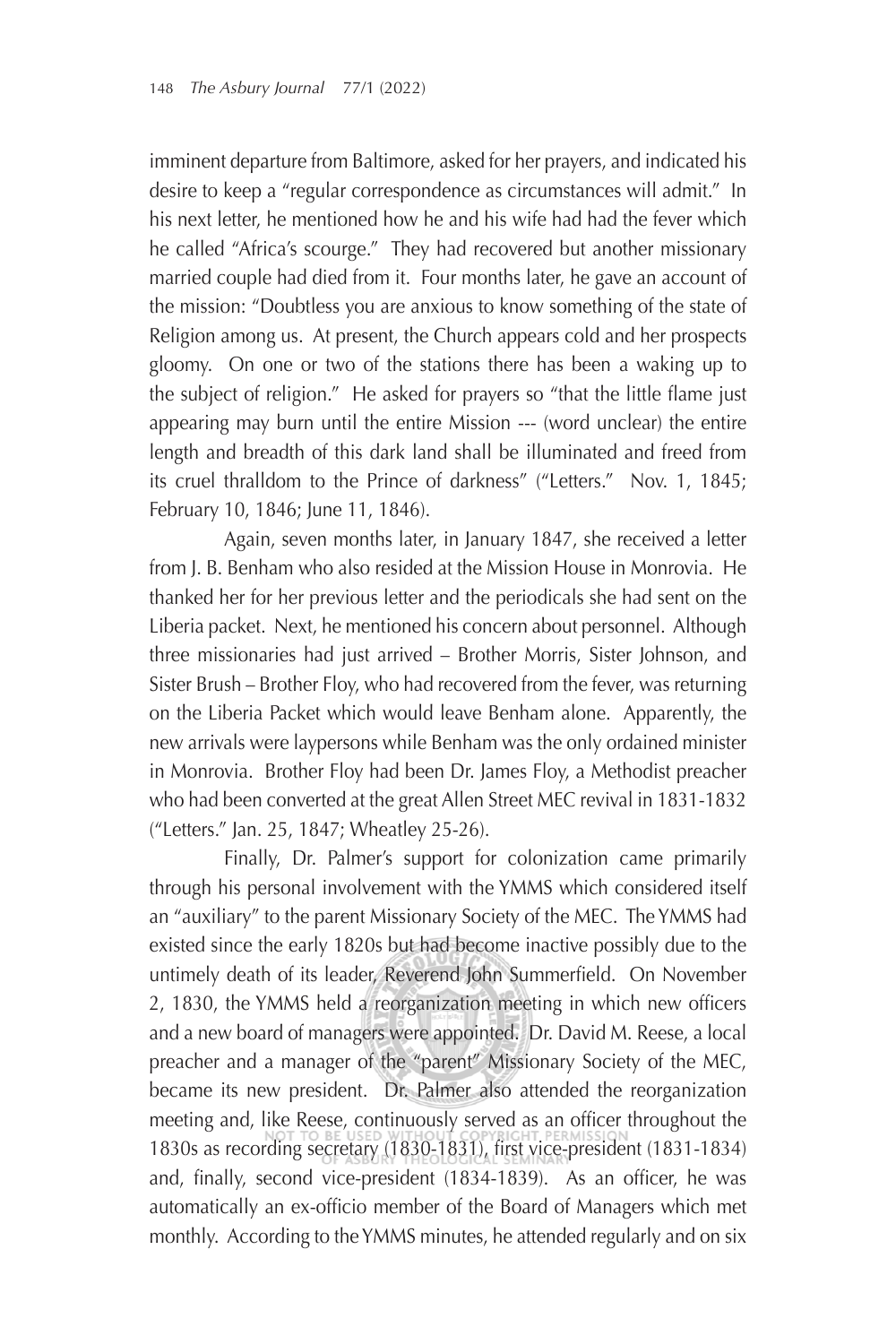occasions he chaired the meeting in the absence of the president (YMMS. Vol 127).

In addition, Dr. Palmer had a highly influential and respected role in the YMMS. For example, at the reorganization meeting, he was appointed to a committee with two others to revise the constitution and bylaws. He also was appointed to a committee to nominate officers for the coming year and make arrangements for the first Annual Meeting which was held in April, 1831. Then, in early 1832, he was appointed to a committee to prepare a memorial to the 1832 General Conference in support of the mission to Liberia. Finally, on two occasions, he was appointed to collect money from YMMS subscribers at the Allen Street Church where he and Phoebe attended (YMMS. Vol. 127).

Moreover, from the start, the newly-organized YMMS had an extremely close relationship with the ACS. For example, the second article of the new constitution, which Dr. Palmer had helped draft, stated that the YMMS was to assist the ACS to "more effectually extend their Missionary Labors throughout the United States and elsewhere." Then, less than a month after the constitution had been adopted, the board of managers resolved that "a committee be appointed to seek a representative from this society at the (annual) meeting of the ACS at Washington City." Reese and Gabriel Disosway, the corresponding secretary of the YMMS, also attended this meeting as delegates of the New York State Colonization Society. Finally, at its second meeting on November 9, 1830, the YMMS resolved that persons whom the committee had appointed would "address each of these meetings and solicit subscriptions and donations especially with a piece to establish a mission to Liberia." This person turned out to be Rev. Finley, the ACS agent, who happened to be in New York at that time (YMMS. Vol. 127).

# **61.0GTA**

# **Colonization and Evangelization: A Delicate Balancing Act**

It is possible that the Palmers may also have harbored other more repugnant views such as believing that blacks were inferior and degraded and that the races must be kept separate to avoid integrated schools and intermarriage. This argument, however, overlooks three key factors. First, her two poems in support of colonization avoided any condescension of the slaves, spoke compassionately of their sufferings, and focused (albeit naively) on the supposed benefits of returning to Africa. For example, in "Ode for the Fourth of July," (see above), she urged Christians to help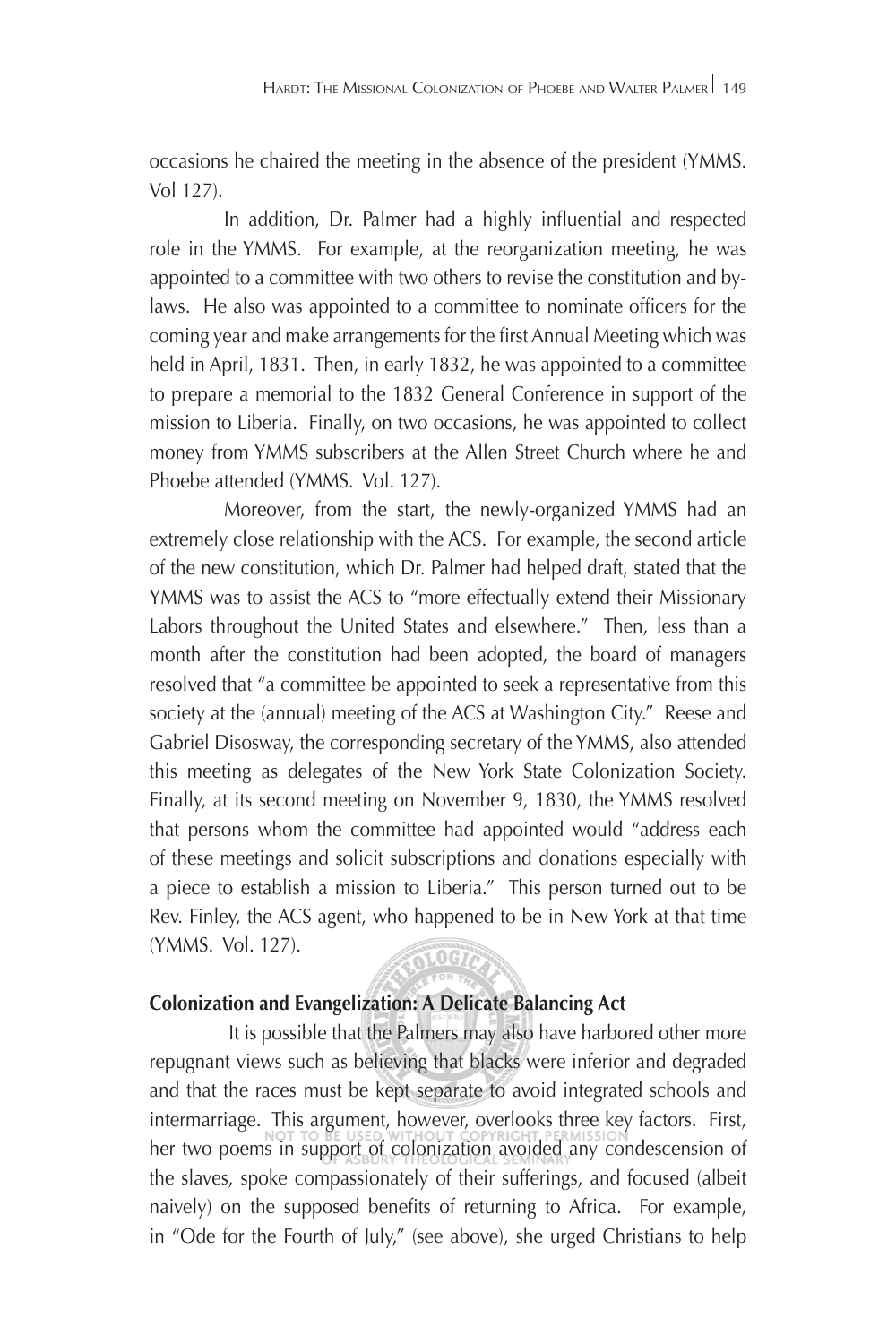end slavery since they themselves had been set free as a result of the Revolutionary War. In addition, she believed that allowing former slaves to return to Africa would be what they would choose for themselves so that they could then "live unoppressed…joyous, free…" Again, her second poem, "Colonization Cause," was filled with warnings. For example, she believed that God's judgment would surely come on America unless the slaves were freed quickly. Slave owners, too, were criticized for profiting unjustly. Finally, she wrote how hypocritical it was to speak of "liberty" while denying it to the slaves. Admittedly, her optimistic view that blacks would want to return to Africa was naïve in the extreme: actual returnees faced poverty, disease, and attacks from tribal chieftains (Palmer 205-209).

In addition, after analyzing her poems, Charles White concluded that "it is evident that her motives in supporting the colonization society were not compromised, as were the motives of some. The main themes of these poems are justice and redemption. Nowhere is the slightest hint that the black is unfit for American life or that the slave is inferior in any way." Further confirmation comes from the Palmers' visit to the south in 1867. In New Orleans, they first visited a biblical institute for blacks, and later that week, Dr. Palmer preached in a black church to fifteen hundred persons on the subject of heaven where "he reminded his listeners that God is no respecter of persons and that the Lord will seat his servants at his throne and will reign with them forever and ever." Moreover, Phoebe noted how joyfully they gave their offerings for the purpose of building a school. Regarding this, White wrote, "She felt this display of generosity showed maturity and responsibility, and asked, 'Who will, in the presence of such facts, dare to repeat that such a people cannot take care of themselves?'" Later, while reflecting on their trip, Phoebe wrote that the black Methodists were much more spiritually responsive and joyful than the white Methodists who did not even attend her meetings (White 60, 98-99).

The second key factor was that many Protestant denominations only began to support colonization in the mid-1820s because of its missionary component, which coincided with the great surge of domestic and international missions in the early nineteenth century. According to Lanneh Samin, this component was present from the very beginning in the thinking of Reverend Robert Finley of New Jersey who first promoted the idea of a national colonization society in 1816. This is illustrated in the two reasons why Finley supported colonization. First, he "felt that the inherit capacity of slaves for self-improvement was being thwarted by the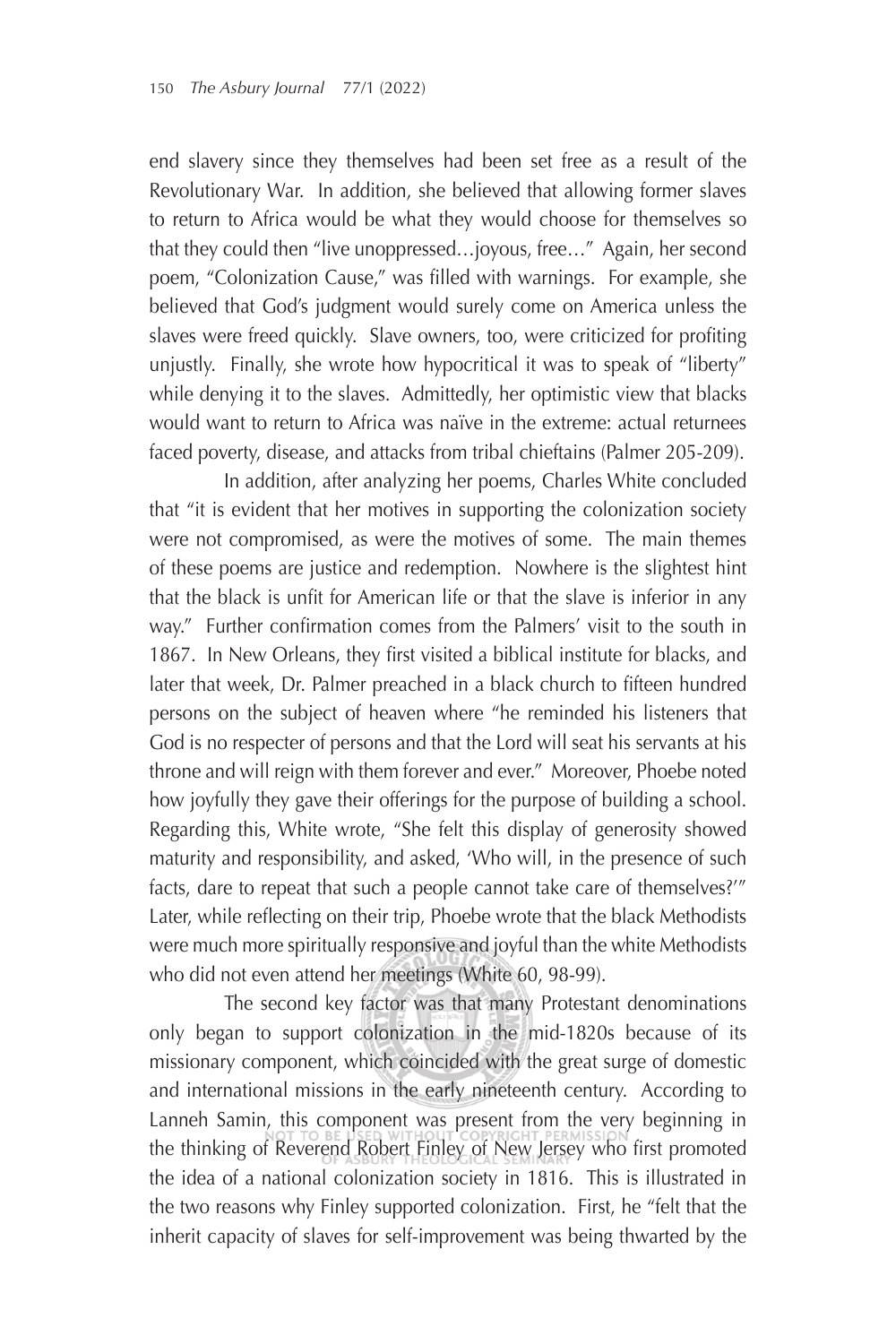circumstances of slavery and race prejudice, and that a free colony in Africa would allow their inborn leadership capabilities to emerge and flourish... But another motive for the colonization plan was the view that it would spread civilization and Christianity in Africa..." Of course, many others supported colonization for less laudable reasons: a way to keep the races separate, a belief that blacks were both degraded and inferior and could never achieve equality in America, a solution to the problem of having free blacks in the south, and even a way for the south to move from agriculture to industrialization. Like many other denominations, the MEC initially took a cautious approach to the ACS; this began to change in 1824. According to Donald Mathews, "appeals for support of the Colonization Society were linked from the first with the Christian missionary impulse. Methodists believed that new colonies in Africa would provide a toehold for expanded missionary activity on that continent…" While acknowledging that "anti-Negro bias" motivated some Methodists like David Reese, "others like Wilbur Fisk were motivated by a general concern for Negroes uncomplicated by conscious prejudice. They could all agree that history had created a grave social problem which thwarted outright antislavery preaching previously." Based on all the available evidence, the latter description of Fisk also seems to characterize the Palmers' concern for the slaves' well-being (Sanneh 1999: 191; Burin 13-14; Mathews 98, 109-110).

Moreover, the effort to evangelize Africa through the means of colonization was not just limited to the missionary boards of white evangelical denominations. Sanneh has pointed out that a number of black preachers who were converted in America willingly emigrated to both Sierra Leone and Liberia to preach to the returning blacks and also try to penetrate further into Africa. Those who returned to Sierra Leone included Moses Wilkinson, Cato Perkins, and David George. Perhaps the earliest black preacher who went to Liberia was Lott Carey who was born in Virginia around 1780, converted in 1807, paid for his freedom in 1813, and went to Liberia in the early 1820s under the sponsorship of the African Baptist Missionary Society. Thus, both missionary-minded blacks and whites responded to what they perceived as a providential opportunity (Sanneh 74-75, 86-87, 210-211).

Most importantly, the third key factor that absolves the Palmers of the charge of white superiority was their own intense, lifelong efforts to initiate, finance, and encourage foreign missions (especially through letters) not just to Liberia but to the entire world. An experience that occurred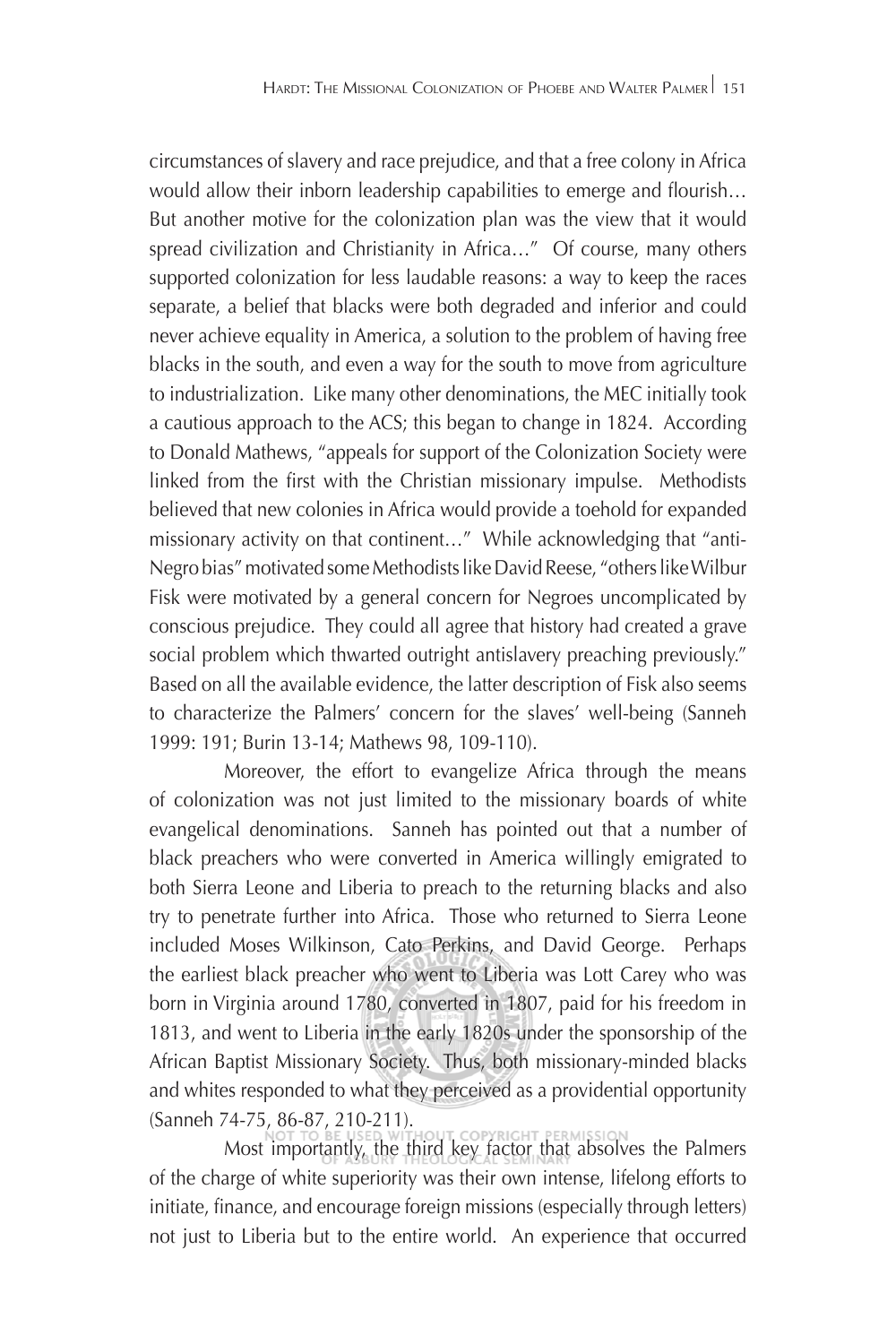early in their marriage helps explain this deep commitment. A call had been issued for medical missionaries and Phoebe thought that Walter would want to answer that call. She struggled with the idea of leaving New York but ultimately resigned herself to doing God's will. Although Dr. Palmer did not feel God calling him to that work, Phoebe sensed God still wanting them to work for the missions from their home in New York. In her diary she wrote: "If you will do so, the Spirit of Holiness is the spirit which will tell upon missions, and the Lord will make you instrumental in working upon minds which tell on missions, and you may, for the present, do more service in aiding missionary work here, than if you were in China." In response to that inspiration of the Spirit, she wrote: "I thought of the absorption I should feel, in the work of saving souls, if thus wholly given up, and I resolved to make the work of the Lord as absorbing here, as though I were on missionary ground, and my career has ever since been influenced by these resolves." Several factors assisted them in carrying out this resolution. First, Dr. Palmer was one of the Board of Managers for the Mission Society of the MEC and could easily make recommendations for new missions. Also, since the Missionary Society was located in New York City, the Palmers had easy access to the secretary of the Missionary Society and practically all of the managers who were mostly laymen in the New York Circuit. To cite one example, Nathan Bangs, who served as secretary for some time, was also a close personal friend of the Palmers and regularly attended the Tuesday Afternoon Meeting for the Promotion of Holiness. Finally, the Palmers most likely attended all the anniversary meetings of the Mission Society and at least some of the regular monthly "missionary meetings" of the society (Wheatley 230-232).

This deeply personal commitment to foreign missions in general is illustrated in their attempt to start a new mission to China in the 1830s. They first had conversations with Bishop Janes, other bishops, and many of the managers of the Mission Society. The board, however, felt a mission to China would be extremely difficult to undertake and would not see results for many years. The day of the anniversary meeting of the Mission Society (most likely the one held in April 1835), Phoebe suggested a new idea to Walter: would he be willing to give a specific amount for ten years to finance the mission to China if nineteen others would give the same amount. Walter said he would not only do that but that he would double the amount given each year. She also asked him to make this suggestion at the meeting that evening, to which he agreed. When he made the offer that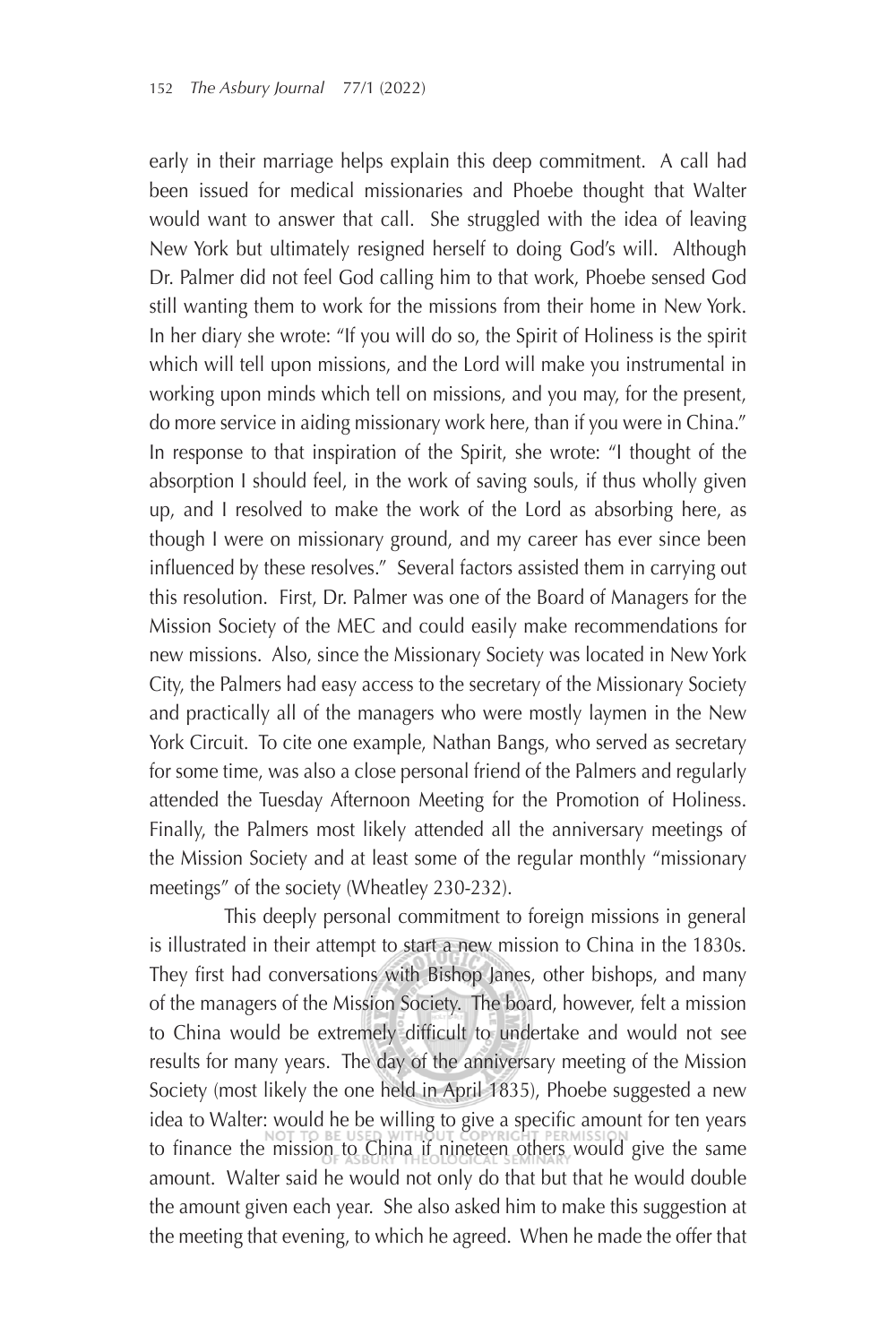evening, Bishop Janes and eighteen others quickly said they would pledge the same amount. This was sufficient to stir the Board of Managers into action. At their next meeting, they passed the following "preamble" and "resolution" which was then sent to Bishop Hedding and Bishop Emory. "Whereas there were collected and pledged at the late anniversary of this society in Greene Street Church, upwards of fourteen hundred dollars for the support of a mission in China, therefore: Resolved, the bishops be and they are hereby are recommended and especially requested to select some person or persons, as soon as practicable for the purpose of opening a Mission under the patronage of this society in the Empire of China." Again, on another occasion, they convinced Reverend Durbin, secretary of the Mission Society, to begin a mission to Palestine. This time, Dr. Palmer offered to give one hundred dollars a year for ten years. Nineteen others also pledged their support but, due to certain difficulties, the mission did not go forward. To sum up, the Palmers were sincere and avid supporters of all missions, including Liberia, and not driven primarily by racist desires to rid America of its black population (Wheatley 230-234; Board of Managers. Mission Society of the Methodist Episcopal Church. May, 1835).

## **Conclusion**

The colonization movement stirred controversy from its inception. Although it tried to appeal to various constituencies in order to garner support, the majority apparently saw it as a way of removing the black population rather than granting them full rights as citizens. In contrast, the Palmer's supported colonization as a way to repair the damage done to the slaves and also as a way to evangelize Africa. This insight is significant because it sheds new light on a dedicated subgroup who worked within the movement while distancing themselves from its less admirable objectives. To be sure, a clear solution to the problem of emancipating the slaves seemed nearly impossible in the mid-1800s since Congress refused to even discuss it. Thus, this small group of "missional" colonizationists contradicts the prevailing historical assessment that only white superiority drove colonization.

While this article has sought to more correctly place the Palmers in the context of the abolitionist-colonizationist debate, more could be done to show how and why various Methodist individuals and institutions took the positions they did, especially in the highly charged period of the 1830s. Using Donald Mathew's chapter on Methodists and colonization in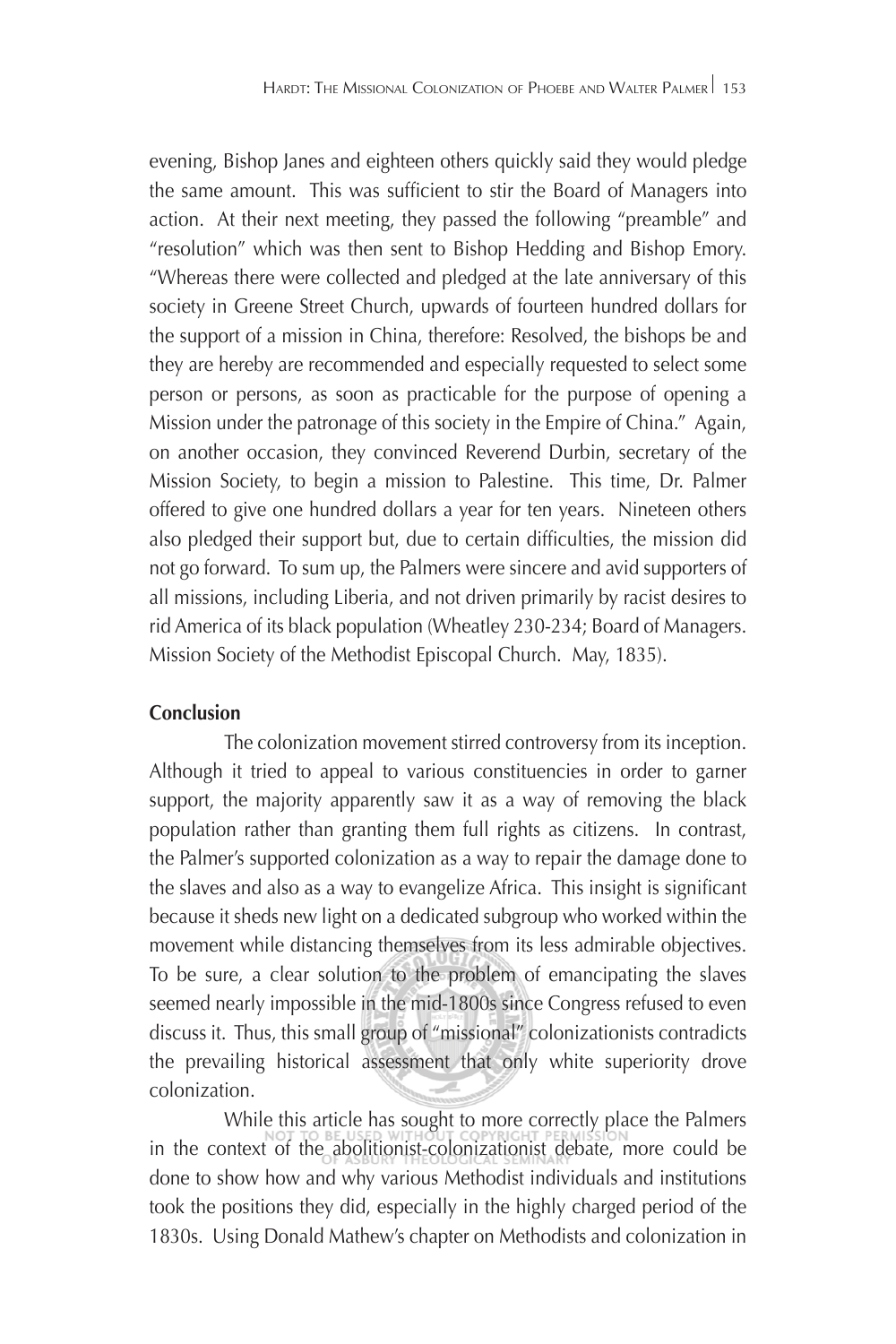his landmark study, *Slavery and Methodism*, as a starting point, a number of in-depth studies could be made. These might include an analysis of the publications of David Reese, president of the YMMS and a leading national apologist for colonization. In addition, it would be useful to explore the extensive writings of Reverend Nathan Bangs who served as editor of the *CAJ* and *Quarterly Review* and secretary of the Missionary Society. Both men advanced the cause of colonization with more stridency and less admirable aims than the Palmers, yet they were all apparently close friends and colleagues. Another avenue to explore is the role of the *Commercial*  Advertiser, a pro-colonizationist newspaper with significant Methodist involvement. Francis Hall, a leading Methodist layman, was its publisher for a number of years. Finally, it would be extremely helpful to examine the powerful role of the New York Annual Conference in the 1830s when it effectively prevented any clerical support for abolition.

#### **Phoebe Palmer's Colonization Poems**

"Colonization Cause" (*Mother's Gift,* 205-6)

Oh! send them back, so say our inmost hearts; From bondage most oppressive, set them free; Before like mercy from our land departs, And just-bought vengeance hasten infamy.

The shameless coffers fill'd with such vile spoils, Speak loud in heaving groans beneath the weight That have been gathered from the pains and toils Of nature's kindred; and the cry is great!

Hark! justly incensed heaven demands it back, At perils mighty you the call evade, The means must come, that will retrace the track, Which by your vile oppression has been made.

Christian! if thou dare answer to the name, That in this land of freedom claims thy store, With liberty, thy boasted star of fame, Shall *slavery* thus eclipse its lustre o'er?

Oh, rather haste! oh haste! to wash the stain Forever from those annals; -erst so pure, Nor let a cause so just e'er plead in vain, Thill this last act immortal fame secure.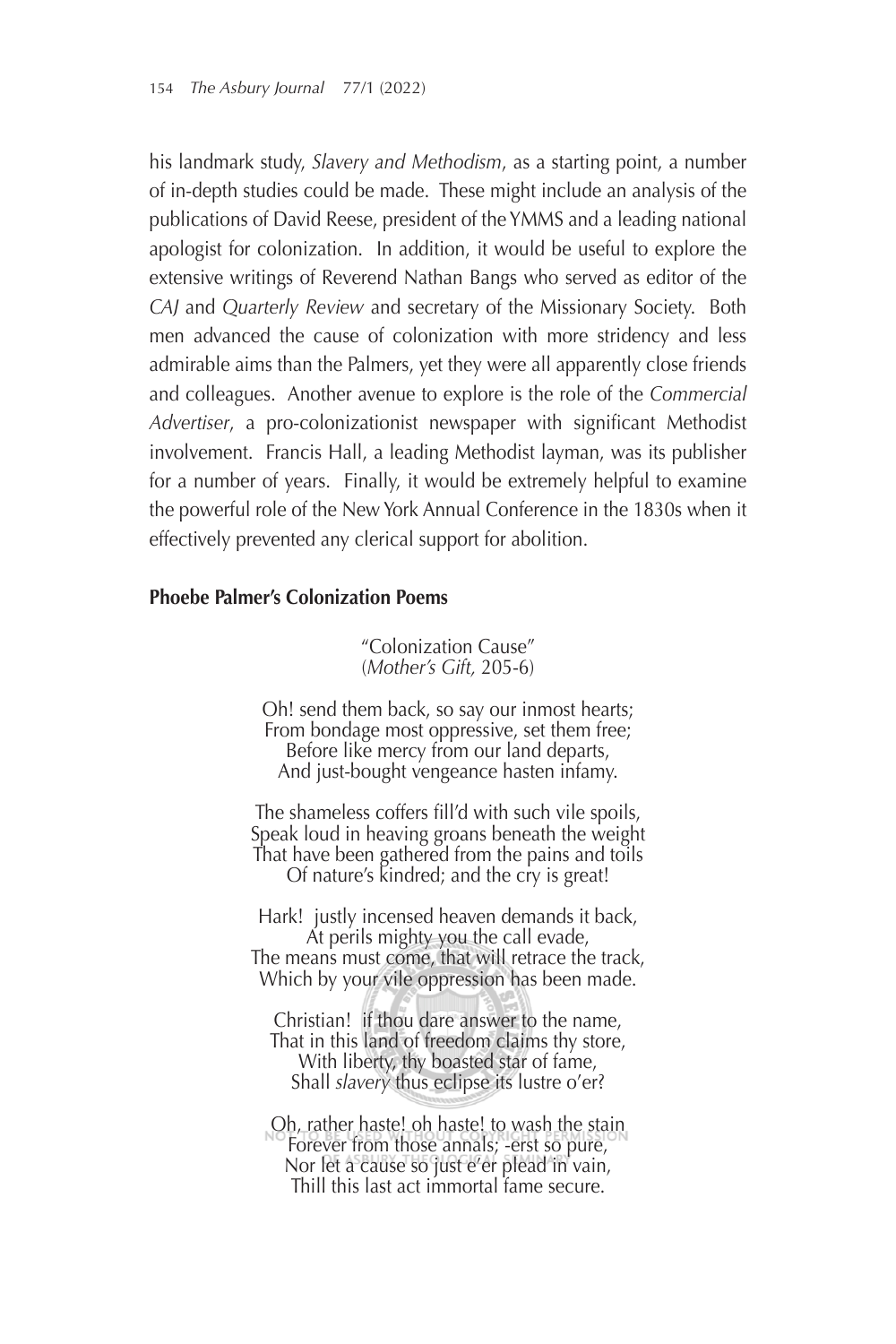"Ode for the Fourth of July" (*Mother's Gift*, 208-9) (Written in Reference to African Emancipation)

Peace spreads her wings, and shadows thee, From despot's sway that pressed thee long: And Liberty bends pliantly, When thou dost will, O people strong; Then raise thy notes, land of the free, The Lord hath done most valiantly.

His power hath wrought thy liberty, His own right arm avenged thy wrong: And now He asks returns of thee, For those who groanings, have been long. His ear hath heard, O people free, Of those long bondaged held by thee.

'Tis Ethiopia's vented sigh, Heard in that grief-imploring moan; Hear, Christians, hear her anguished cry, "Restore, restore to us our own; Oh! land with sons and daughters free, Make our long captive ones like thee."

Offended Justice, sword in hand, Tells of her claims and bids you give, As stern atonements quick demand, The price that says lorn Afric live! Live unoppressed, live, joyous, free, And cease to mourn our wrongs to thee.

Ah! can the parent heart forget Its torn-away returnless ones? Nor can a tearful Afric yet Cease sighing for her long lost sons; 'Till clasped again, from slavery free, Loosed by the voice of charity.

Doth liberty stand mountain-strong, And view such claims unsatisfied, When she hath cried so loud, so long, And *Freemen* have her call denied? Wake! PATRIOTS wake, cry, *now* be free! Rise Afric, hail thy liberty.

NOT TO BE USED WITHOUT COPYRIGHT PERMISSION OF ASBURY THEOLOGICAL SEMINARY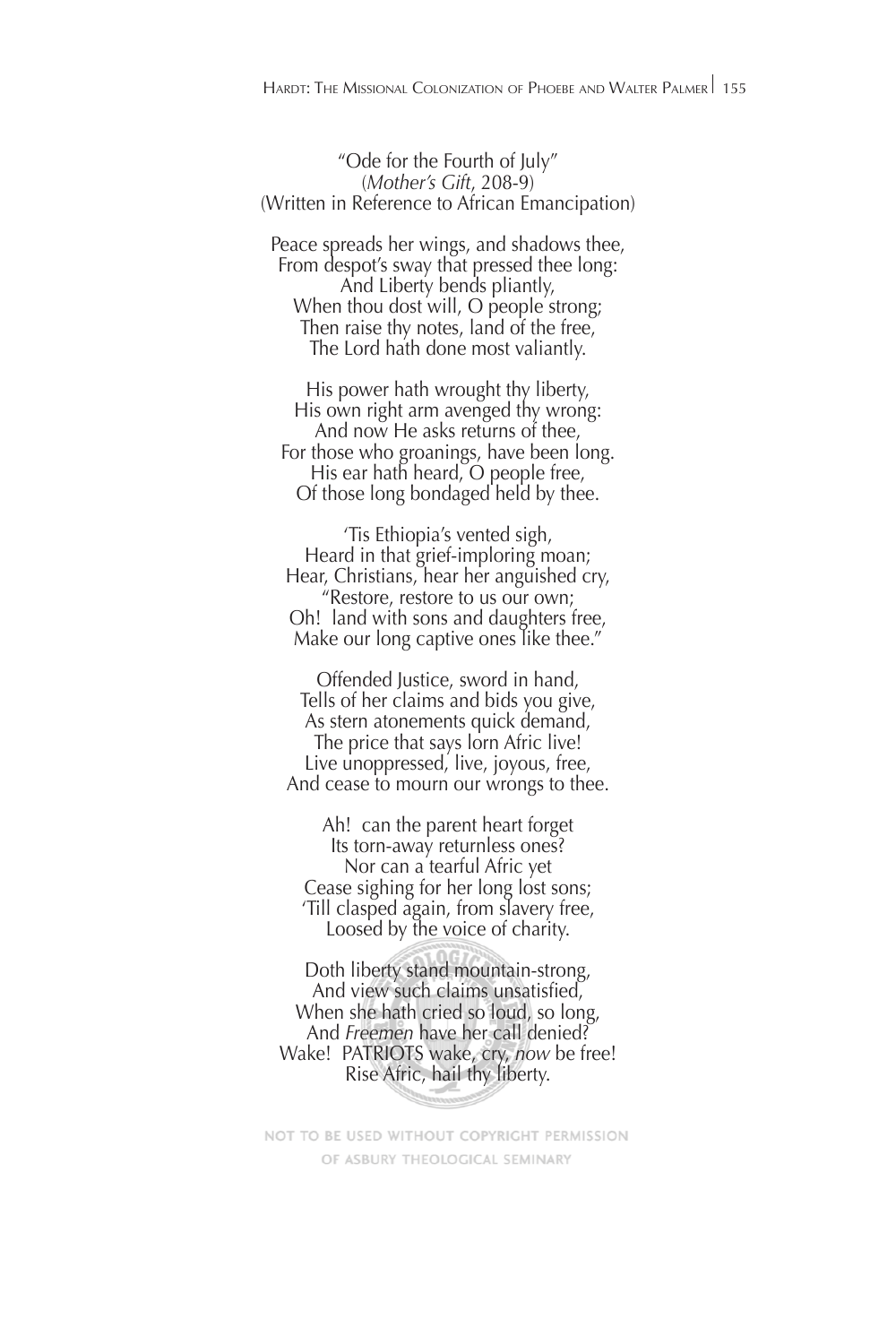#### "Redemption of Africa" (*Mother's Gift,* 206-7)

Sung at the Ninth Anniversary of the New York State Colonization Society

God of all grace! O Lord of Hosts! Behold us met in Thy great name; In Thee alone we make our boast, And all Thy wondrous works proclaim.

Ae schemes of love and mercy wrought, Is good devised by man for man? His schemes are blest, or brought to naught, Just as Thy grace succeeds the plan.

Fountain of wisdom, power and light! Divinely hast Thou cleared the way, And Africa's dark sons of night Have, joyous, hailed a brighter day.

There many gloomy terrors reigned; There blinded savage mortals dwelt; There death, and sin, its slaves enchained; There even men to devils knelt.

To those dark shores the light has spread; There hundreds kneel to Israel's Lord; and Israel's triumph song is heard, Rising to Heaven with sweet accord.

Hosanna! let the swell of praise Bound through the earth and rend the skies; Afric, unite the song to raise; Redeemed, enlightened Afric, rise.

**RLOGIA** 

OF ASBURY THEOLOGICAL SEMINARY

#### **Works Cited**

Burin, Eric

2005 *Slavery and the Peculiar Solution*. Gainesville, FL: University Press of Florida.

Board of Managers

1818-41 *Minutes of the Mission Society of the Methodist Episcopal Church*. Madison, NJ: United Methodist Church  $_{\text{NOT}}$  Archives – General Commission on Archives and History.

Board of Trustees

 *Minutes of the Methodist Episcopal Church Records* (MECR). Volume 93. New York, NY: NY Public Library.